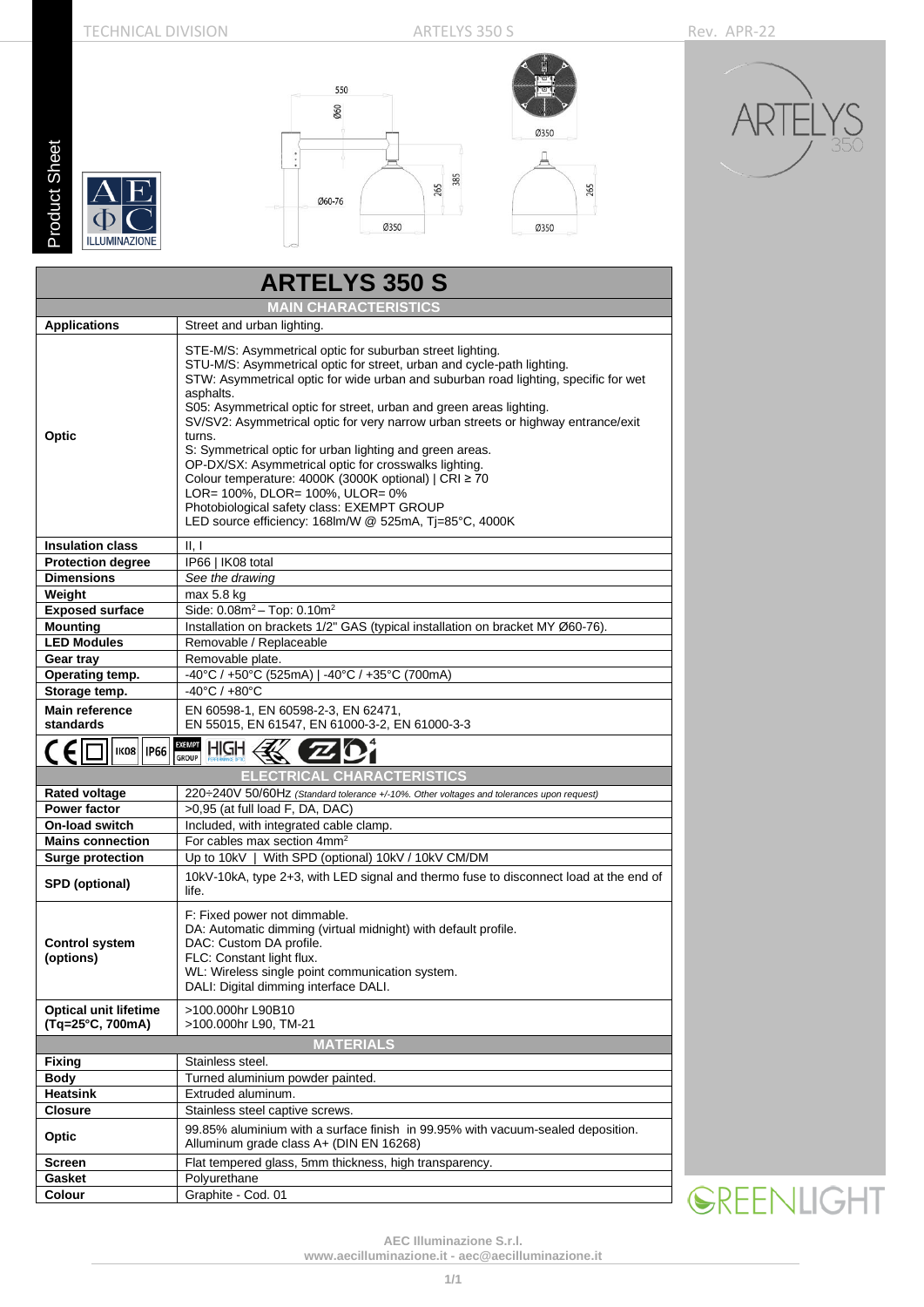

| <b>LUMINAIRE</b>           | <b>OPTIC</b>                                                      | <b>LED</b><br><b>CURRENT</b><br>(mA) | <b>RATED LUMINAIRE FLUX*</b><br>$(Tq=25°C, 4000K, Im)$ | <b>RATED LUMINAIRE</b><br><b>POWER*</b><br>(Tq=25°C, Vin=230Vac,<br>F/DA/DAC, W) | <b>LUMINAIRE</b><br><b>EFFICACY</b><br>$(Tq=25^{\circ}C, Im/W)$ | <b>RATED LED</b><br><b>FLUX*</b><br>(Tj=85°C, 4000K,<br>$\mathsf{Im}$ | <b>RATED LED</b><br><b>POWER*</b><br>(Tj=85°C, W) |    |
|----------------------------|-------------------------------------------------------------------|--------------------------------------|--------------------------------------------------------|----------------------------------------------------------------------------------|-----------------------------------------------------------------|-----------------------------------------------------------------------|---------------------------------------------------|----|
| ARTELYS 350 S 0F2H1 4.5-1M | S <sub>05</sub><br>STU-M<br>STU-S<br><b>SV</b><br>SV <sub>2</sub> |                                      | 1840                                                   | 16                                                                               | 115                                                             | 2184                                                                  | 13                                                |    |
| ARTELYS 350 S 0F2H1 4.5-2M |                                                                   | 525                                  | 3620                                                   | 30.5                                                                             | 118                                                             | 4368                                                                  | 26                                                |    |
| ARTELYS 350 S 0F2H1 4.7-1M | S05<br>STU-M<br>STU-S<br><b>SV</b><br>SV <sub>2</sub>             | 700                                  | 2370                                                   | 21.5                                                                             | 110                                                             | 2765                                                                  | 18                                                |    |
| ARTELYS 350 S 0F2H1 4.7-2M |                                                                   |                                      | 4630                                                   | 40                                                                               | 115                                                             | 5530                                                                  | 36                                                |    |
| ARTELYS 350 S 0F3 4.5-1M   | STE-M<br>STE-S<br><b>STW</b>                                      | 525                                  | 2560                                                   | 21.5                                                                             | 119                                                             | 2950                                                                  | 17                                                |    |
| ARTELYS 350 S 0F3 4.5-2M   |                                                                   |                                      | 5060                                                   | 39                                                                               | 129                                                             | 5900                                                                  | 34                                                |    |
| ARTELYS 350 S 0F3 4.7-1M   | STE-M<br>STE-S<br><b>STW</b>                                      |                                      |                                                        | 3200                                                                             | 28                                                              | 114                                                                   | 3735                                              | 24 |
| ARTELYS 350 S 0F3 4.7-2M   |                                                                   | 700                                  | 6400                                                   | 52                                                                               | 123                                                             | 7470                                                                  | 48                                                |    |
| ARTELYS 350 S 0F2H1 4.5-2M | S                                                                 | 525                                  | 3620                                                   | 30.5                                                                             | 118                                                             | 4368                                                                  | 26                                                |    |
| ARTELYS 350 S 0F2H1 4.7-2M | S                                                                 | 700                                  | 4630                                                   | 40                                                                               | 115                                                             | 5530                                                                  | 36                                                |    |
| ARTELYS 350 S 0F6 4.5-1M   | OP-DX<br>OP-SX                                                    | 525                                  | 5060                                                   | 39                                                                               | 129                                                             | 5900                                                                  | 34                                                |    |

*\*RATED LUMINAIRE FLUX / RATED LUMINAIRE POWER: Rated data obtained in laboratory.*

*\*RATED LED FLUX / RATED LED POWER: Rated data extrapolated from LED manufacturer datasheet.*

*Values indicated in this technical sheet are to be considered rated values. Flux tolerance: ±7%. Power tolerance: ±5%.*

*The characteristics of the product listed above are subjected to change without notice.*